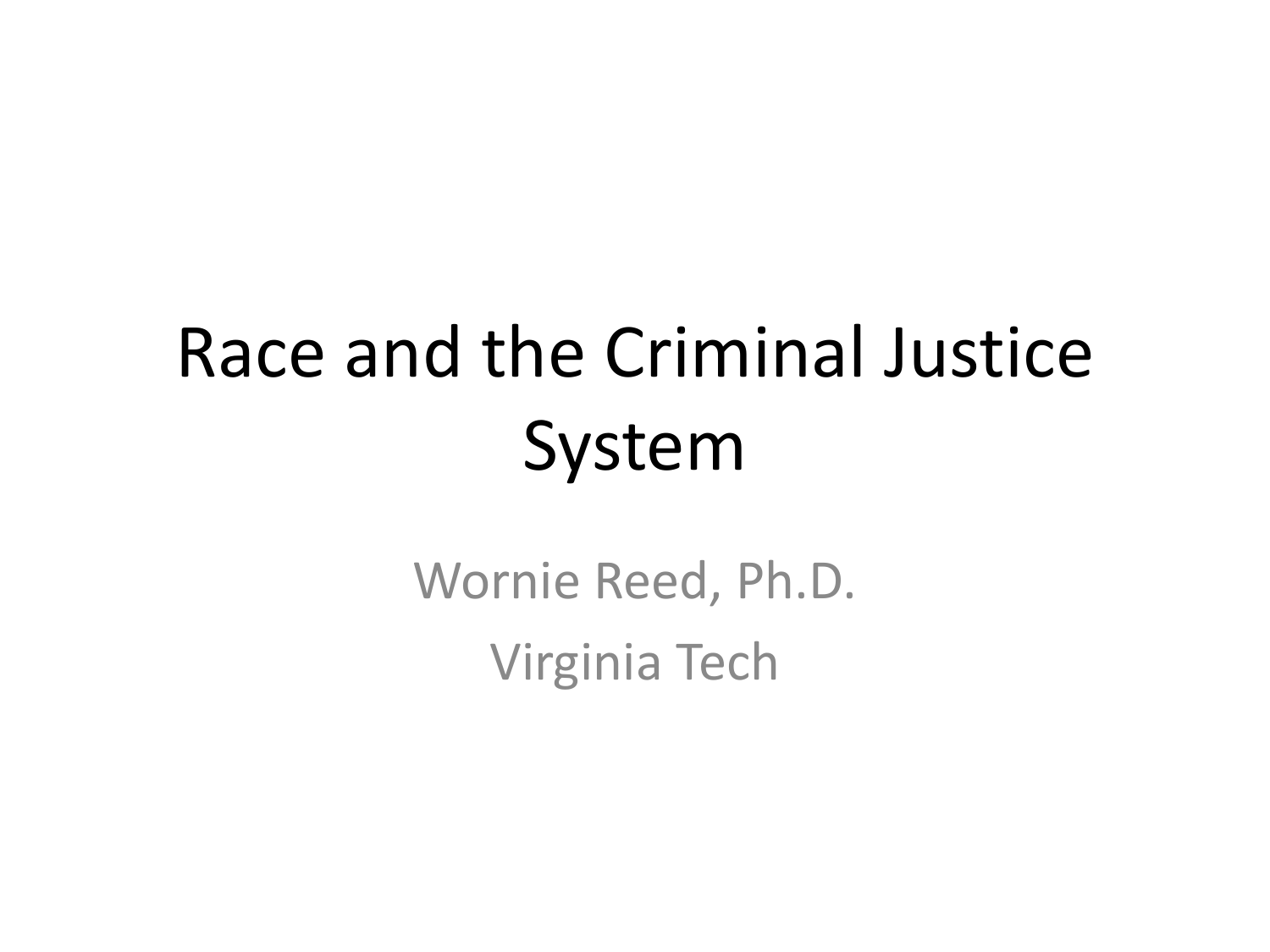### Prison and Jail Inmates, 1920-2000 (000's)

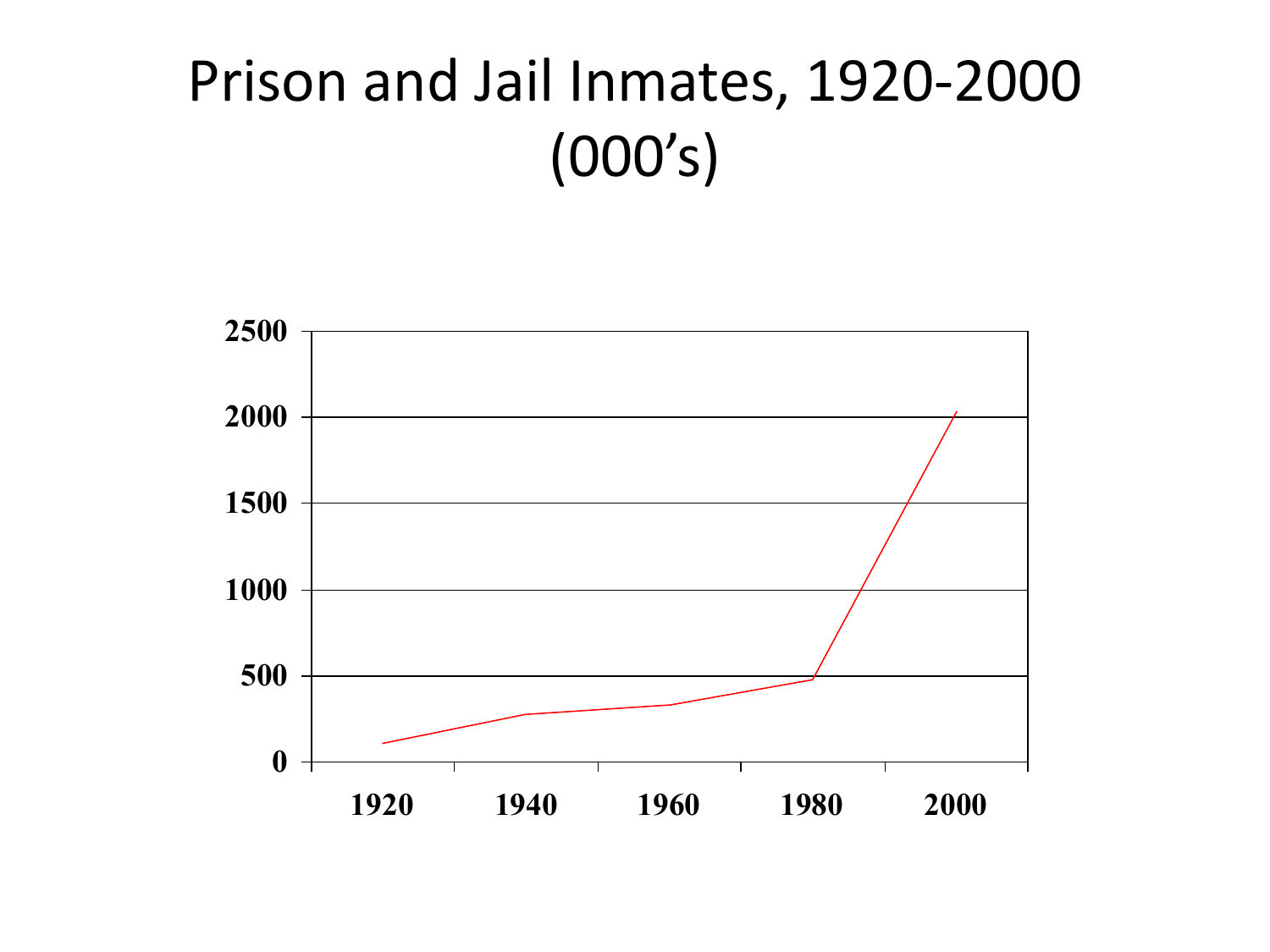## Black and White Prison Admissions, Historical

**Black & White Prison Admits per 100,000**



-Black - White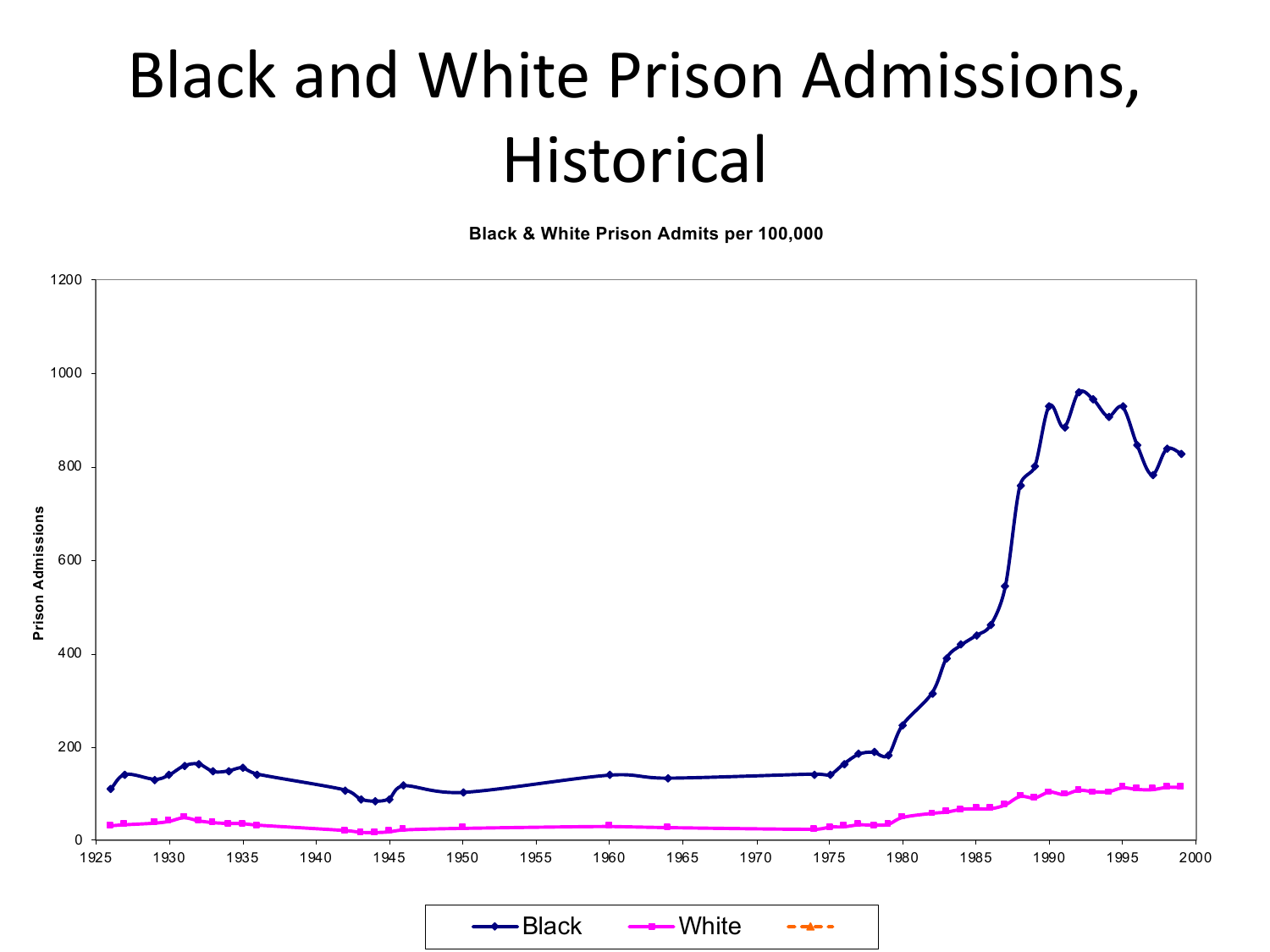#### **Chart 2: African Americans, Drugs, and the Criminal Justice System**

 $\Omega$ 10 20 30 40 50 60 70 80 % Va Pop % Drug users % Drug arrests % Drug prison

#### Percentage of African Americans at Stages of the Criminal Justice Process

admissions

- The so-called war on drugs is in effect a war on African Americans:
- African Americans are 20% of the population in Virginia: however, they are
	- An estimated 20-23% of illegal drug users in Virginia.
	- •52% of all arrests for drugs in Virginia.
	- •Over 75% of all persons going to prisons for drugs in Virginia.
- African Americans are arrested, convicted and imprisoned for drugs at much higher rates than their drug activities warrant.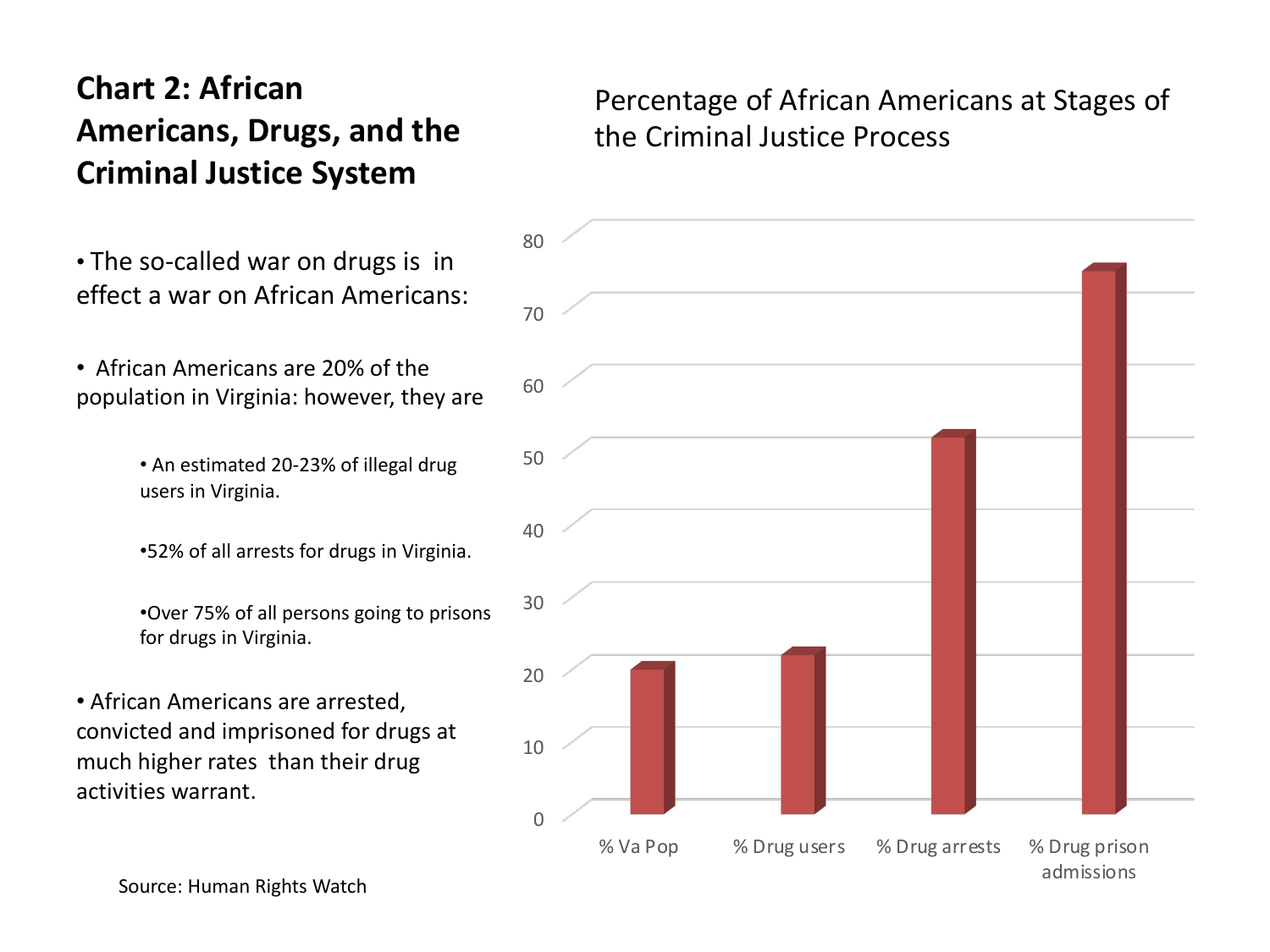# Chicago's Stop and Frisk Rate Higher than New York City's

**Stops Per 1000 People May-Aug** 

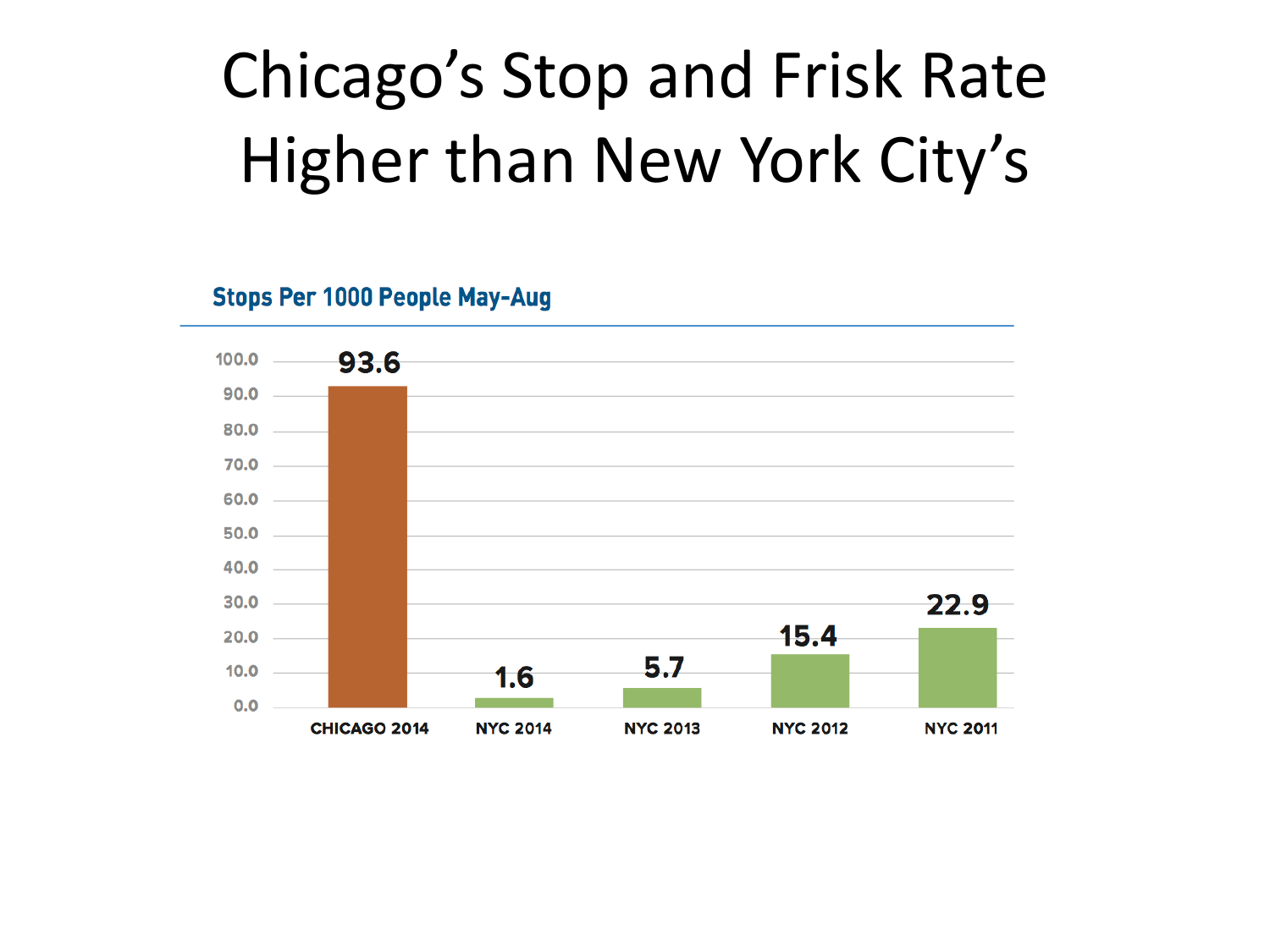### Traffic Stops, Searches, and Yields for 12 Selected States, by Race

| Race/<br><b>Ethnicity</b> | <b>Stops</b> | <b>Searches</b> | Yield   |
|---------------------------|--------------|-----------------|---------|
| <b>Blacks</b>             | 11 of 12     | 9 of 12         | 6 of 9: |
|                           | > whites     | > whites        | B < W   |
|                           |              |                 |         |
| <b>Hispanics</b>          | 5 of 11      | 9 of 12         | 7 of 8: |
|                           | > whites     | > whites        | H < W   |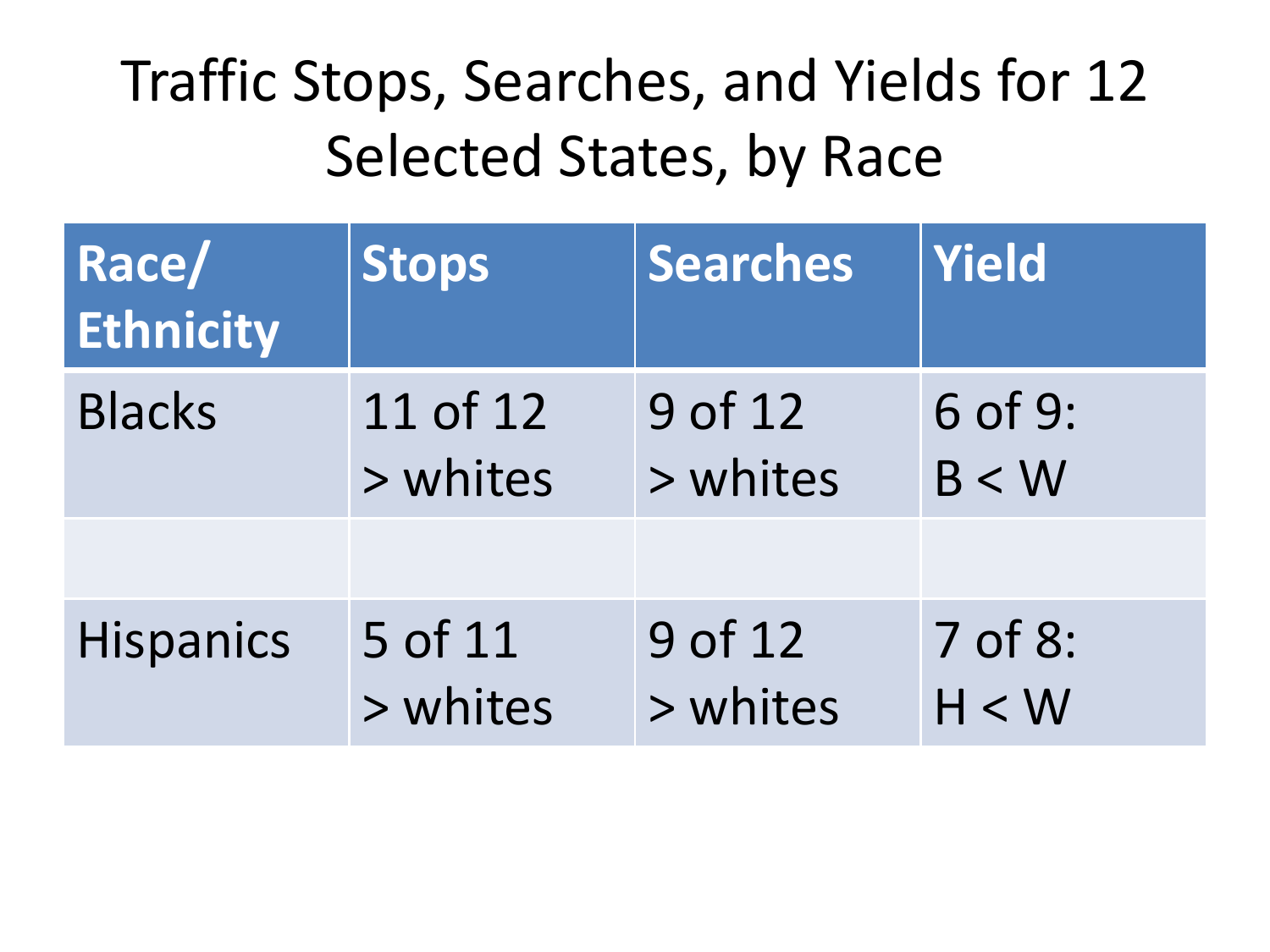# Sentence Length by Race, VA 2012

- African Americans received longer sentences than whites
- Controlling for Offense Type
	- African Americans received average sentences 6 months longer than whites.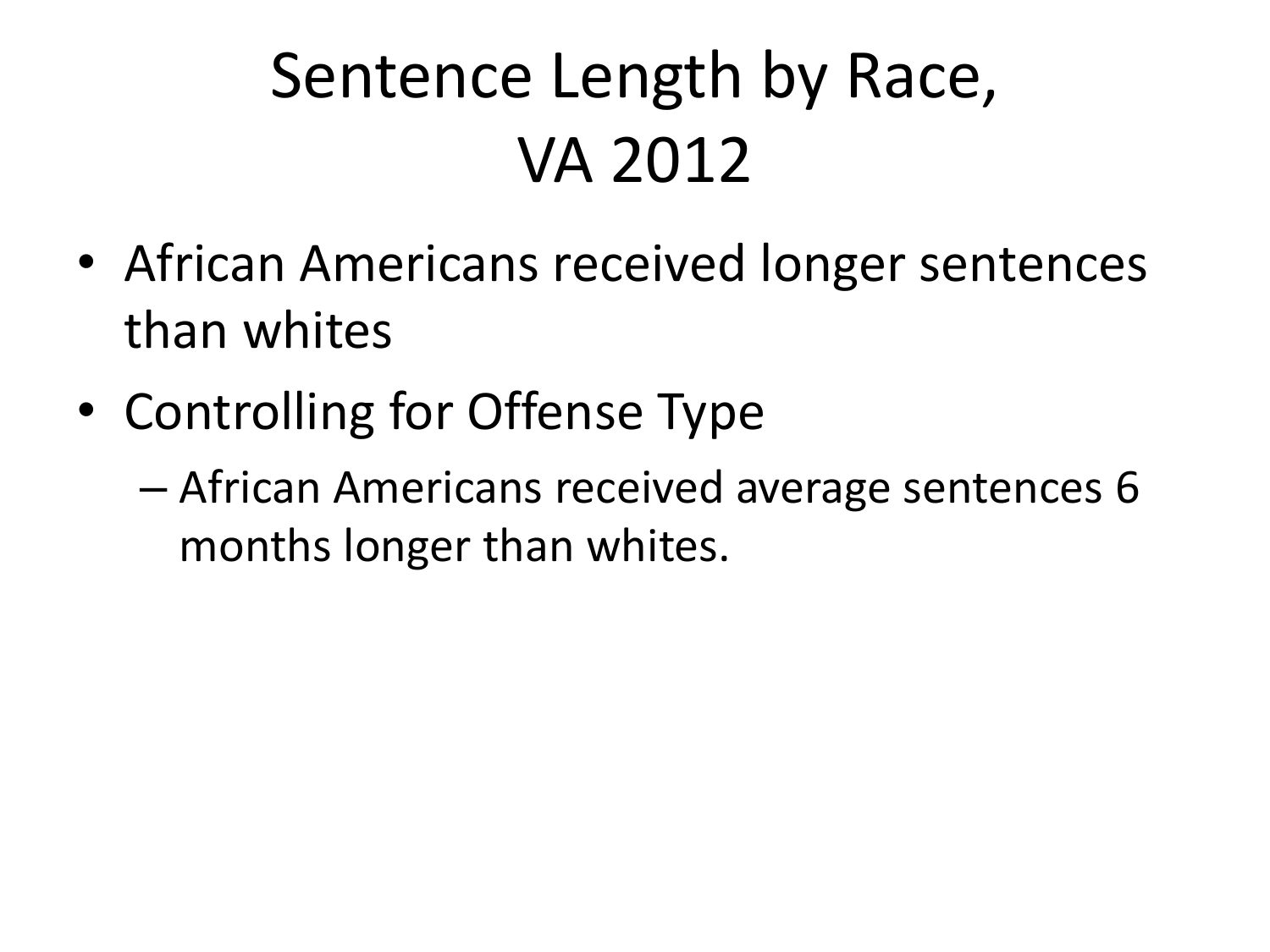### Relative Rate Index, Virginia, 2010

|                                               | <b>White</b> | <b>Black</b> | Hispanic<br>or<br>Latino |
|-----------------------------------------------|--------------|--------------|--------------------------|
| <b>Refer to Juvenile Court</b>                | 1.0          | 2.7          | 1.1                      |
| <b>Cases Diverted</b>                         | 1.0          | 0.9          | 0.8                      |
| <b>Cases Involving Secure Detention</b>       | 1.0          | 1.8          | 1.5                      |
| <b>Cases Petitioned</b>                       | 1.0          | 1.0          | 1.1                      |
| <b>Cases Resulting in Delinquent Findings</b> | 1.0          | 1.2          | 1.5                      |
| <b>Cases Resulting in Probation Placement</b> | 1.0          | 0.9          | 0.9                      |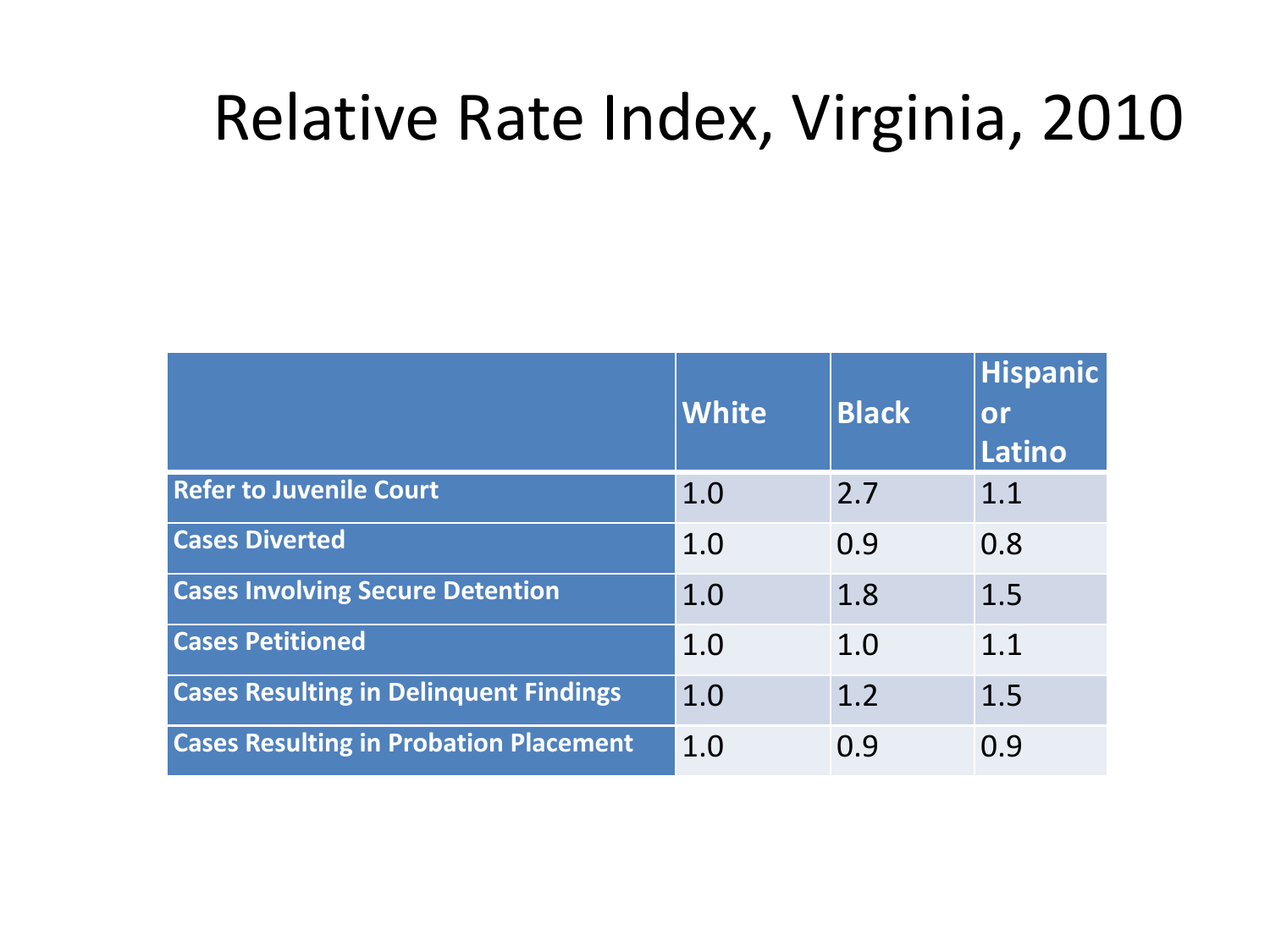## Drug Use and Arrest of Youth by Race

- Illegal Drug Use
	- White youth 8.2%
	- Black youth 9.5
	- Hispanic youth 6.6
- Yet,
	- Black youth are arrested at a rate several times that of whites.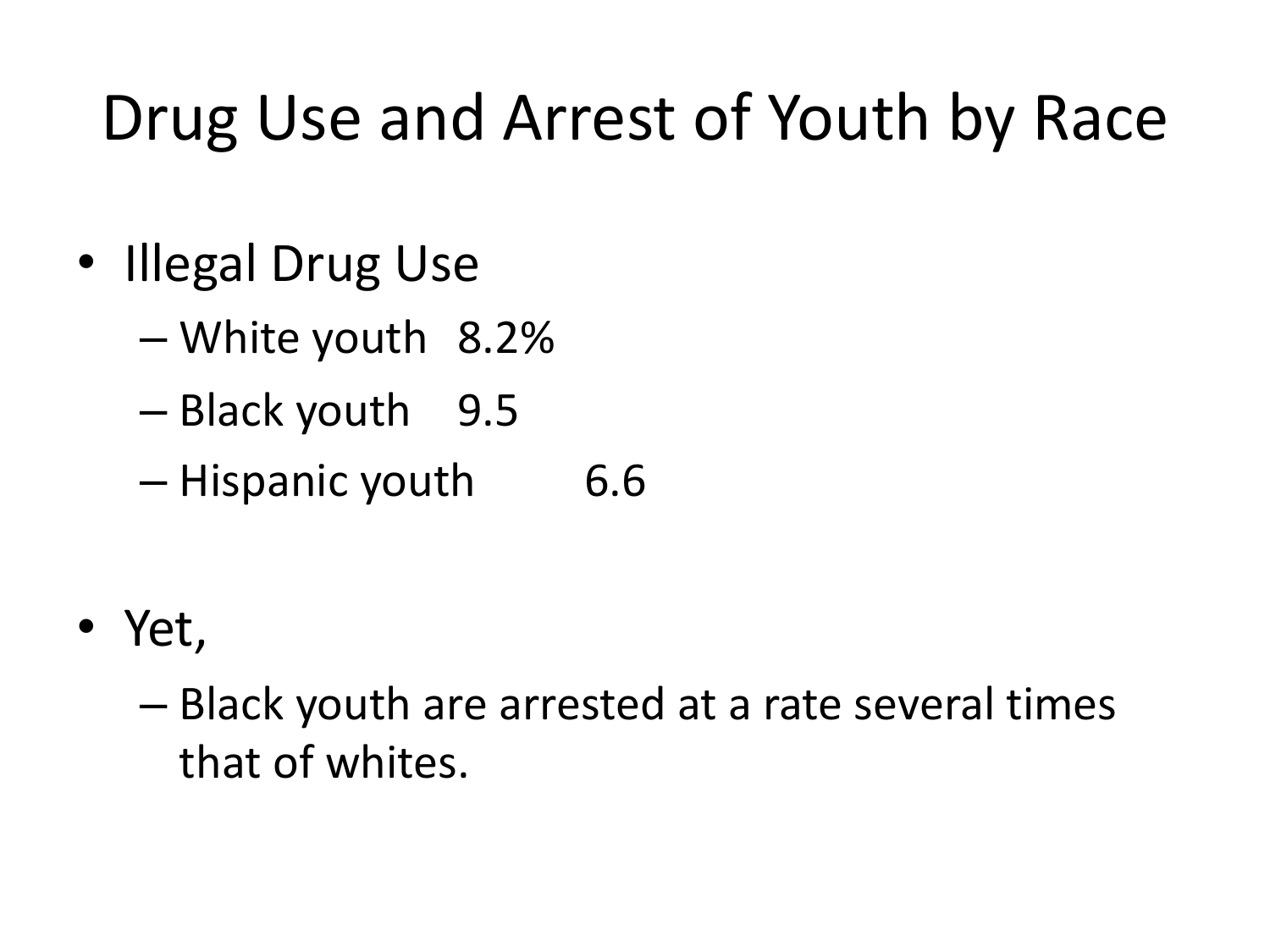# Number Disenfranchised for Selected Years, U.S.